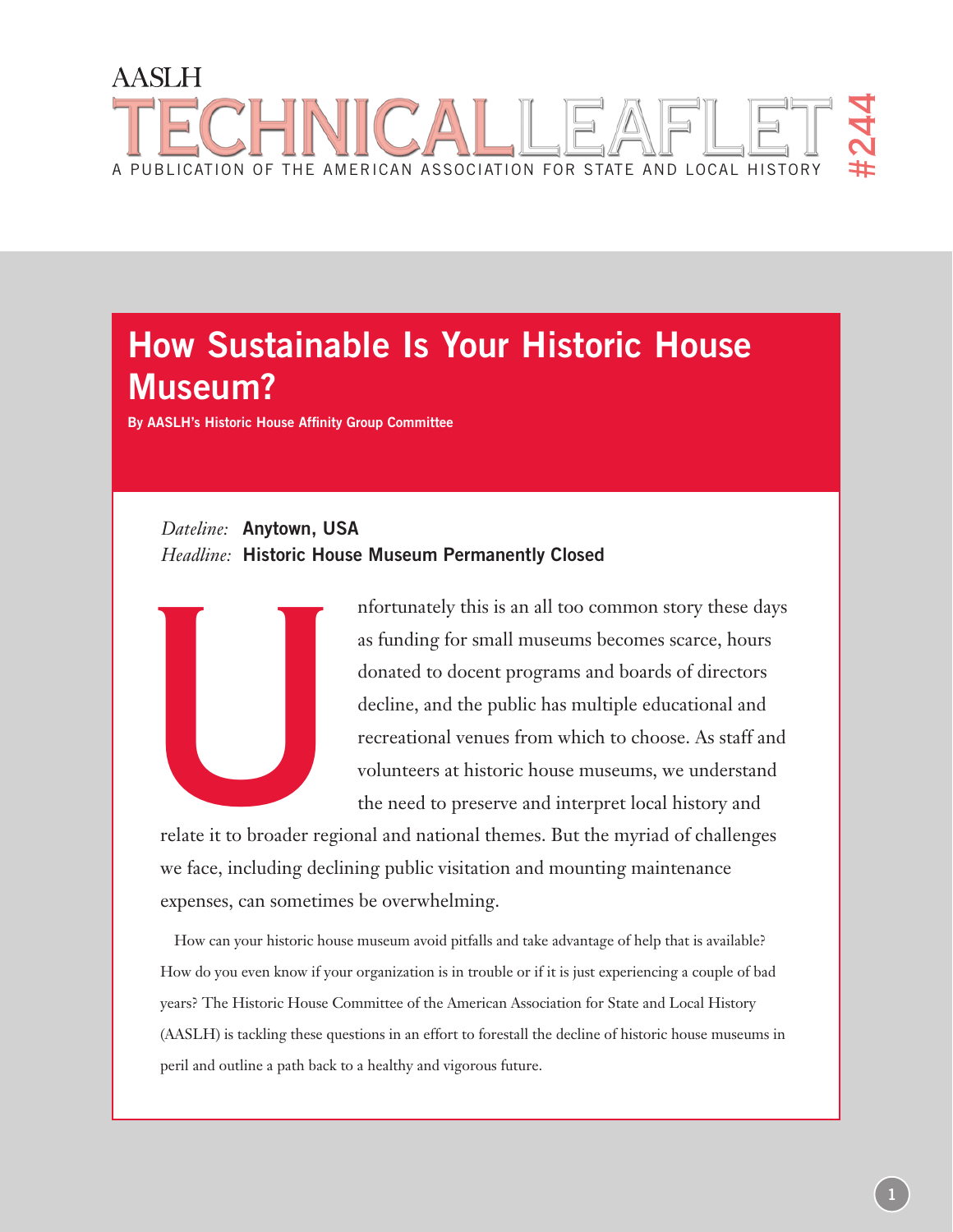#### **Background**

 $\blacksquare$  he purpose of this technical leaflet is to provide boards and staff of historic house museums with a tool for assessing the long-term strength, stability, and staying power of their own missions, governance, are the purpose of this technical leaflet is to<br>provide boards and staff of historic hous<br>museums with a tool for assessing the<br>long-term strength, stability, and staying<br>power of their own missions, governance<br>programmati bilities and activities. It is the result of work begun in 1999 by AASLH's Historic House Committee and with conferences sponsored by AASLH, the National Trust for Historic Preservation, and the American Association for Museums in both 2002 and 2006. The issue of "too many house museums" led to discussions of what makes a historic house museum sustainable and which historic house museums might serve as good examples of sustainability. In 2006, the Historic House Committee initiated a project to identify characteristics of sustainable historic house museums and to pinpoint characteristics of historic house museums at risk. The purpose of this leaflet is to generate ideas and discussion regarding long-term sustainability, defined as the long-term capacity of a stewardship organization to ensure adequate audiences and financial support to preserve and maintain its buildings and landscapes.

In developing this leaflet, the Committee asked for feedback from AASLH members at two AASLH Annual Meetings in 2007 and 2008, from leaders in the field, and from some funders. The Committee initially based the examples of sustainable historic house museums included in this leaflet on a thorough search for house museums to consider for examples of sustainability. Once we compiled a list of house museums to consider, we engaged in a comprehensive vetting process that included interviews with executive directors and other staff, review of some specific house museum documents including financial records, review of Guidestar and other public financial records, programmatic offerings, visitation statistics, community participation and value, professional and board development activities, the state of buildings and collections, and the state of board recruitment and staff turnover. In addition, staff at historic house museums chosen as examples of a particular characteristic were then asked questions specific to that area.

This list of characteristics is intended as a tool for self-assessment. Each sustainable characteristic is followed by a set of questions for reflection and discussion. It is unlikely that any one historic house museum would answer "yes" to all of these questions. However, more "yes" answers will indicate a higher likelihood of sustainability over time.

At the end of each set of questions, there is an example of a historic house museum that addresses those questions and associated solutions head-on. Most of the historic house museums cited as examples for one section could be used to as examples for any or all of

the sections. In fact, in preparing this leaflet, it was difficult to assign these house museums to any one area.

This sustainability tool provides historic house museum leaders with the bookends needed to ask questions and evaluate responsive actions and it supplements the AASLH Standards Program currently in development. Staff, board, and volunteers of historic house museums who are asking questions and seeking answers might start with this tool, then use the Standards Program to develop and map corrections once it is available to the field beginning in June 2009.<sup>1</sup>

In presenting this tool, the Committee included historic house museums with a variety of governance and management arrangements. One is a property of the National Trust, one is a state-owned and managed site, several operate with independent boards, and one example is a consortium of historic house museums. The committee also considered geographic representation. We urge readers to contact us with other examples of sustainable historic house museums for possible inclusion in a future publication.<sup>2</sup>

## **Characteristics of a Sustainable Historic House Museum**

**he following eleven points summarize the** signs of a healthy, thriving historic house museum. While few museums meet all of the characteristics, most strong and viable organizations embody a preponderance of the following eleven points summarize the<br>signs of a healthy, thriving historic house<br>museum. While few museums meet all of<br>the characteristics, most strong and viable<br>organizations embody a preponderance of<br>them. By weigh formance against these eleven points, you can gauge the vitality of your operation and devise a path to a stronger future.

# 1. A sustainable historic house museum serves its audience and is valued by its community.

- Do historic house leaders:
	- Know the site's neighbors?
	- Identify audience needs and interests?
	- Regularly identify new audiences in planning programs and events?
- Do community groups and local institutions invite historic house leaders to participate in their programs and plans?

**In Practice:** Awbury Arboretum Association— Philadelphia, Pennsylvania (www.awbury.org)

**Mission:** *The Awbury Arboretum Association's mission is to preserve and interpret Awbury's historic house and landscape, thereby connecting an urban community with nature and history.*

**In Action:** The Awbury Arboretum Association is located within the historic district of Awbury Arboretum. Homes surround this historic site and neighbors serve on the board. It strives to instill values of preservation, conservation, and sustainability of the natural and built environment, through job train-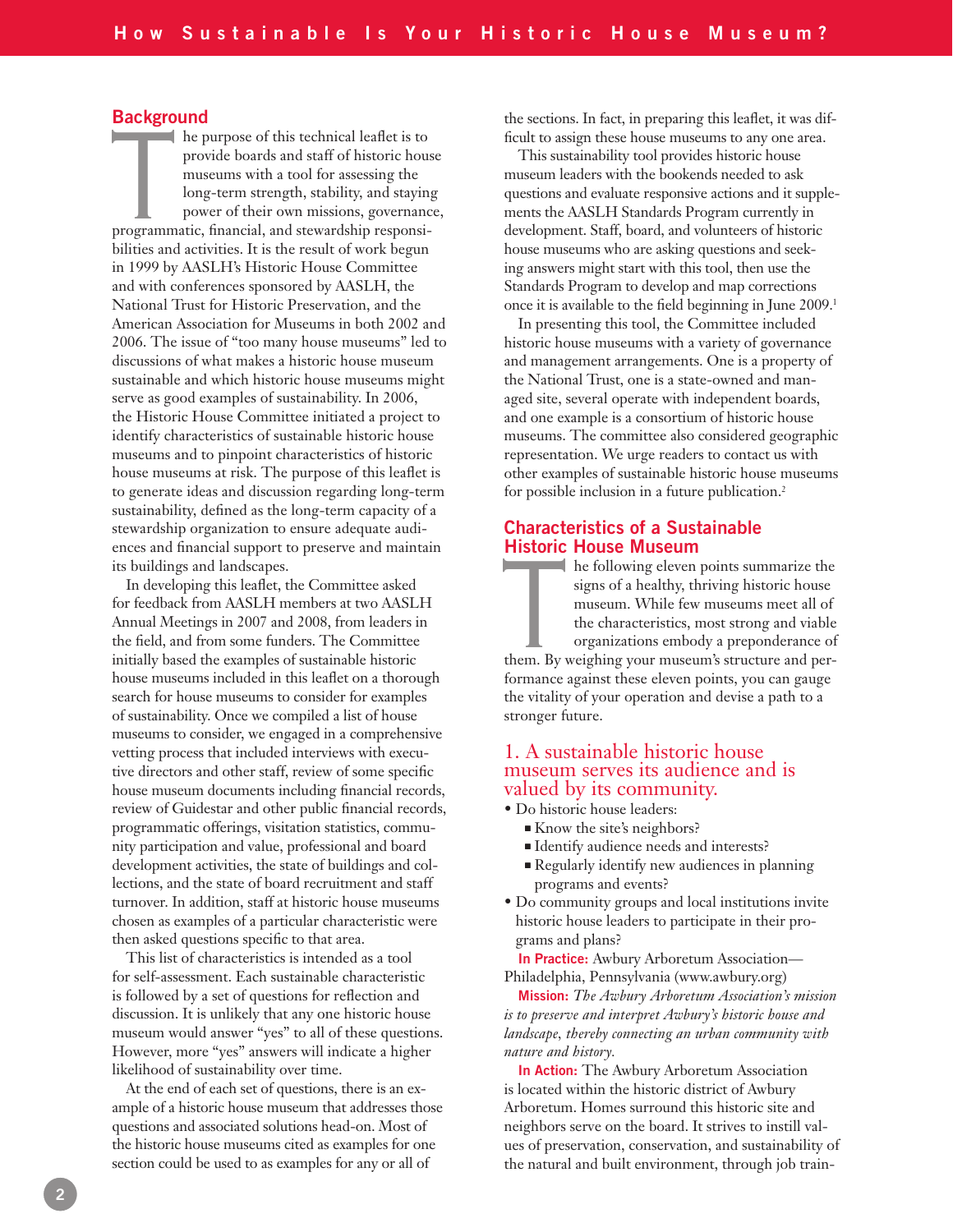



ing and educational programs endorsed and support ed by the neighborhood and community. Beginning with educational programming geared to local chil dren who rarely experience the outdoors, Awbury has been in the forefront of environmental education in the section of Philadelphia known as Germantown.

In 2005, the site expanded its programming to in clude job training for at-risk young adults from eigh teen to twenty-four years of age. As a result of the success of the program, the organization developed a for-profit landscaping company where graduates may be employed. The for-profit group is now an estab lished, successful landscaping company that provides services to other nonprofit sites and organizations as well as local residents. In developing both the edu cational programming and the for-profit company, Awbury Arboretum worked with many different com munity partners including the Olney Redevelopment Corporation, the Philadelphia Water Department Office of Watersheds, and Germantown High School. Awbury Arboretum serves approximately 5,500 schoolchildren per year and graduates eight to twelve apprentices from its program annually.

The makeup of the board is essential to maintain ing strong ties to its local community. At least onethird of its twenty-one board members must live within two miles of the site. One board member be longs to the Olney Redevelopment Corporation and others are involved in local schools.

The site's organizational goals for the next two years include expanding the landscape company to provide more opportunities for employment for

trained apprentices and to use the fifty-five acres of the Arboretum to expand its relevance to the sur rounding neighborhoods by providing science educa tion, community gardening, and other programs that will lead to a more sustainable community.

## 2. Sustainable historic house museums are inspiring.

- Has leadership developed a vision statement that is inspiring to board, staff, volunteers, and audiences?
- Does the statement provide direction for the future?
- Is this statement widely distributed both inside and outside the organization?
- Do staff members use this statement to guide their work on a daily basis?
- What about the site is inspiring and why? **In Practice:** Harriet Beecher Stowe Center—

Hartford, Connecticut (www.harrietbeecherstowe center.org)

**Mission:** *The Harriet Beecher Stowe Center preserves and interprets Stowe's Hartford home and the Center's historic collections, promotes vibrant discussion of her life and work, and inspires commitment to social justice and positive change.*

**In Action:** The Harriet Beecher Stowe Center uses the author's words to connect people with contempo rary issues and actions in order to affect social change. The Center lists its mission statement on all publicly distributed materials and features it prominently on its website. Staff ensures that all programs address inspiration for action, financial viability, and increased visibility for the site. Programs are evaluated in part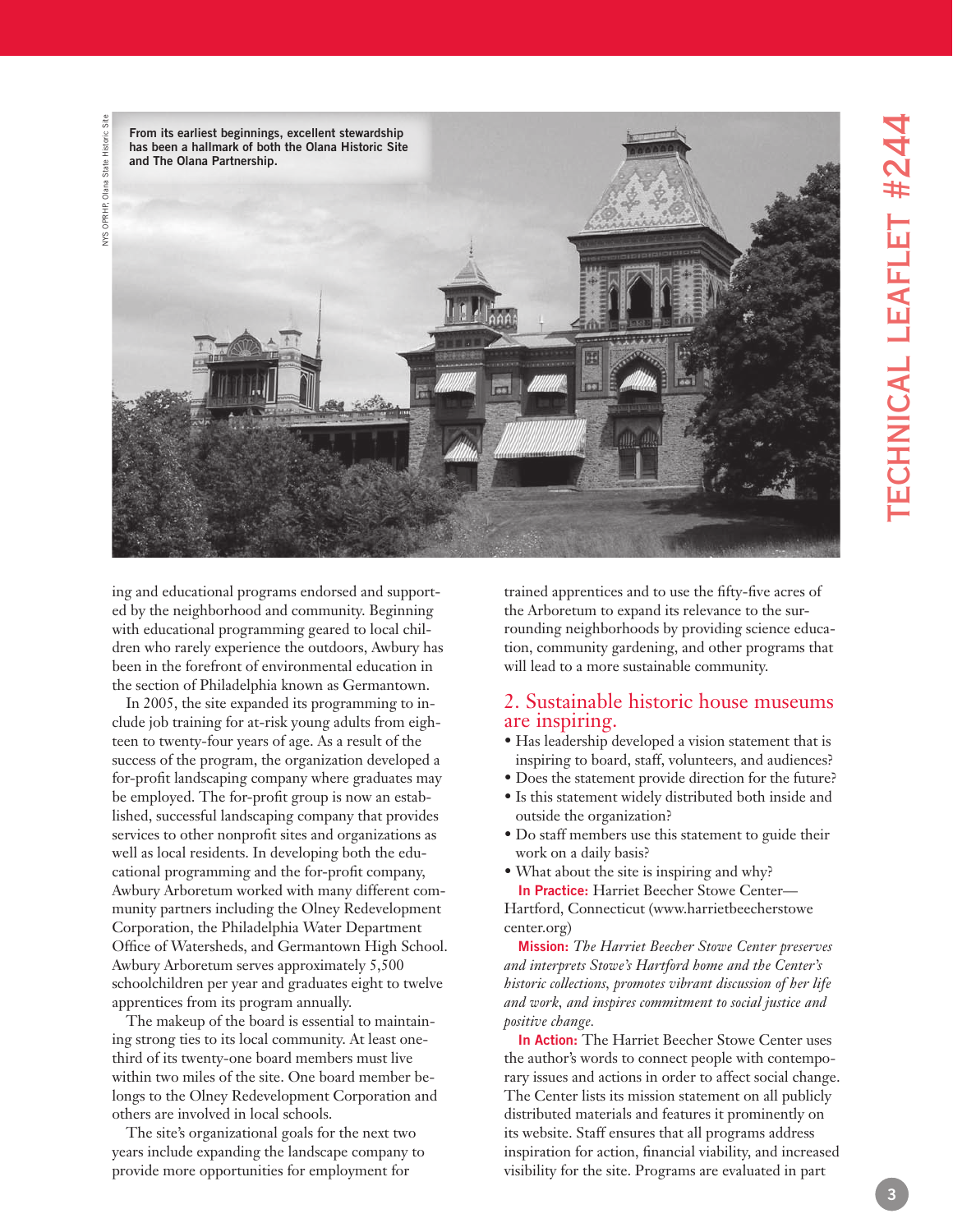based on the actions people are inspired to take following their participation.

For example, the Center hosts a series of salons that draw participants from suburbs surrounding Hartford. Guest speakers begin each salon with brief remarks that present an issue to be discussed. Next, a staff moderator invites audience participation. Each session ends with a brainstorming discussion of the actions individuals can take. When participants attending a salon on human trafficking learned of a well-known website that enabled this practice, they contacted the website, ended their own use of it, and spread the word to others about this practice. Another salon on food distribution in urban areas inspired participants to become involved with local farmers' markets and the local food bank. These salons have been extremely well received and have grown largely by word-of-mouth. All programs, including teacher workshops, incorporate a section on "Inspiration for Action." Staff at the Stowe Center follow-up with teachers to learn how students are inspired to act.

### 3. Sustainable historic house museum leaders adhere to a standard of excellence.

• Do leaders:

Model excellence?

 Encourage and provide for professional development and professional networking for staff?

 Encourage and provide opportunities to visit and learn about how other historic house museums fulfill their mission and their stewardship responsibilities?

- Are professional museum and preservation standards practiced at the highest level?
- Is the historic house museum recognized by the field, by its funders, by its audiences and/or stakeholders for excellence? Has it received awards or other tangible evidence of its excellence?
- Does it attract new audiences and new support for its activities on a regular basis?
- Do board members bring their families and friends to visit?
- Does staff bring family and friends to visit? **In Practice:** General Lew Wallace Study and

Museum—Crawfordsville, IN (www.ben-hur.com) **Mission:** *The mission of the General Lew Wallace* 

*Study and Museum is to celebrate and renew belief in the power of the individual spirit to affect American history and culture.* 

**In Action:** The Museum is located on three-and-ahalf wooded acres on the site where General Wallace wrote his masterwork, *Ben-Hur*. Wallace's personal study has been lovingly preserved for over a century and contains original artifacts from every period of his life. His carriage house, also on the property, contains a state-of-the-art collection storage facility, an annually changing exhibit space, rentable meeting space,

a catering kitchen, and a gift shop. This small site, with an annual budget of \$120,000 and a staff of four, provides leadership at all levels of the museum profession. Their director is active in AASLH and other professional organizations, serving as the chair of the AASLH Small Museum Affinity Group Committee from 2004 to 2008, presently as chair of the Seminar for Historical Administration Alumni Committee, and as the 2010 AASLH Annual Meeting Program Chair.

In addition to being involved on a local, state, and regional level with professional history organizations, the General Lew Wallace Study and Museum has been recognized nationally for its outstanding public programs. In 2008, IMLS awarded the museum a National Medal for Museum and Library Service, the nation's highest honor for museums and libraries. IMLS honored the institution for its Lew Wallace Youth Academy, which incorporates Wallace's life story into lessons in problem solving, creating art, and serving others; its Taste of Montgomery County event that created an economic engine for small businesses in the area and brought new people to the museum's campus to celebrate local food and music; and its participation in the public forum "Build a Better Downtown." Additionally, the museum has ensured the lasting legacy of General Wallace with the recent rehabilitation of his carriage house as an Interpretive Center complete with a state-of-the-art collections storage facility. Through exceptional educational programming, collaborations with local and state organizations, active collections care, and community development opportunities, the General Lew Wallace Study and Museum fulfills its mission to "celebrate and renew belief in the power of the individual spirit to affect American history and culture."

# 4. Sustainable historic house museum leaders embrace a culture of learning and a spirit of inquiry.

- Is there a culture of learning in the organization?
- Is ongoing scholarly research expected and supported?
- Are board members engaged in learning about the history, preservation, and activities of the historic house museum?
- Are board members engaged in continuous learning about their roles and fiduciary responsibilities? **In Practice:** The Kearney Park Project of the

Kearney Historic Site and the Fresno City and County Historical Society—Fresno, California (www. valleyhistory.org)

**Mission:** *To collect, preserve, interpret, and hold in public trust the records and artifacts that document the history of the people of Fresno County and the Central Valley region of California, to provide the community with educational opportunities through excellence in programs, exhibitions, and use of its collections, and to encourage and*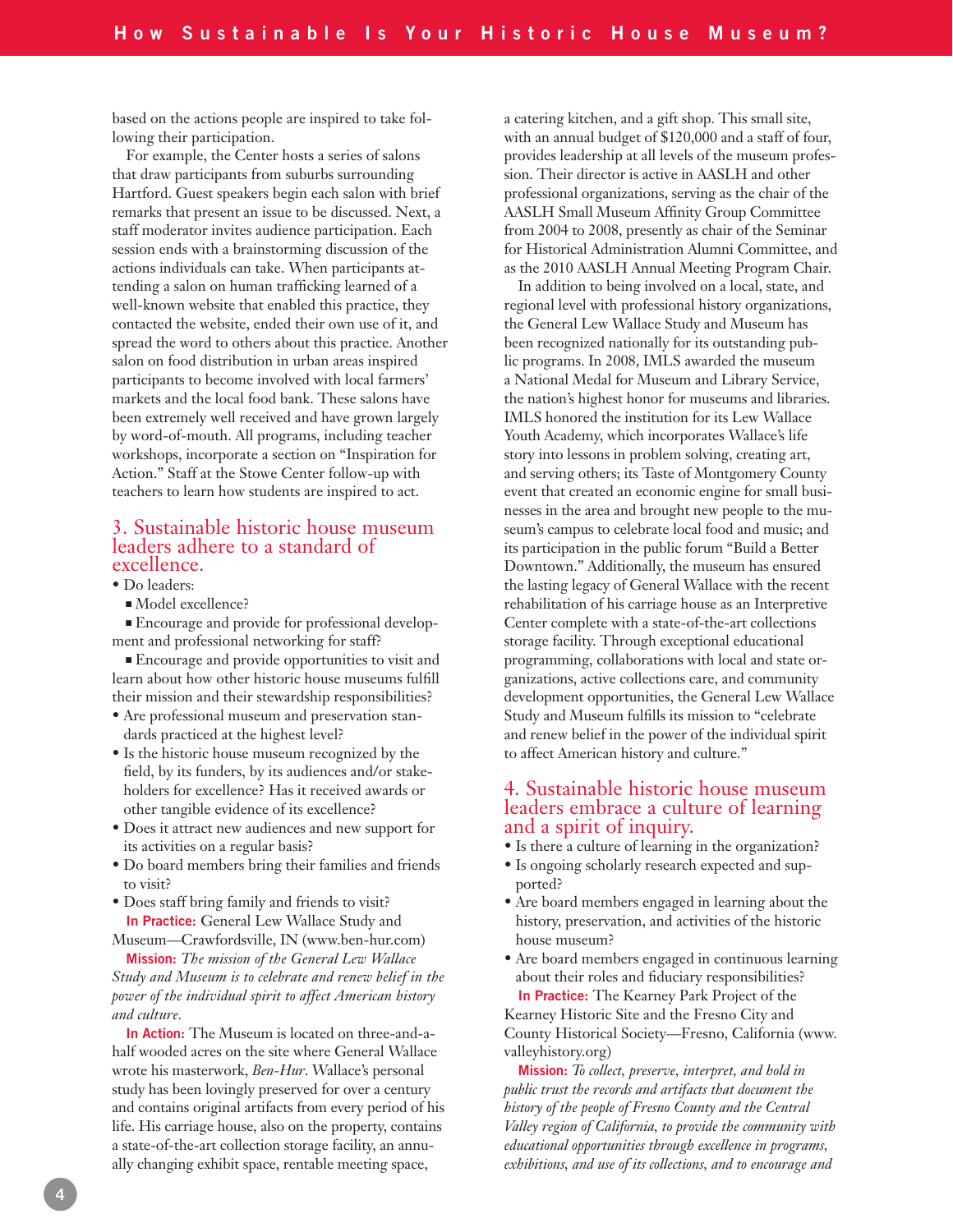

*promote the preservation and conservation of the commu nity's historic and cultural resources with a commitment to an appreciation of our heritage and its place within our greater American heritage.*

**In Action:** The Kearney Park Project of the Kearney Historic Site and the Fresno City and County Historical Society has a passion for California and its story, a desire to make history relevant, an interest in community building, and a commitment to create a center to address some of California's great est challenges. The historic site includes five origi nal structures and interprets the story of M. Theo Kearney, California's Raisin King.

Organized in 1919 predominately as a repository of the region's history, the Fresno Historical Society today houses an extensive archive that serves both academic and lay audiences. With a solid documen tary foundation, the board's vision has evolved from building an urban museum in the mid-1990s to its

plans for becoming an agri cultural anchor today. Not rushing into planning meant that the leadership took time to educate itself, its staff, and its board members.

The staff arranged for three extensive week-long factfinding excursions to historic sites and museums around the country, usually attended by twenty to twenty-five board members and spouses at their own expense, along with the director and one additional staff member. Staff carefully plans and orchestrates these junkets as learning opportuni ties to see what has worked and what has not at other cul tural institutions. They pre pare for each board member extensive research booklets containing pertinent informa tion about each organization, its history, and governance. Meetings with staff and board members of the destination museums are set up in ad vance and are often the high light of the experience. Being able to ask hard questions and learn from the many varied experiences of their host insti tutions has been invaluable in allowing the board to formu late a solid and viable strategy for the Kearney Park Project.

# 5. Successful historic house museums are

connected to groups and individuals outside the organization who are leaders and decision-makers in their communities and in the professional field.

- Do historic house leaders regularly attend local events?
- Do board members belong to various local organi zations? Do they use these connections to help the historic house museum?
- Do historic house leaders meet and correspond with elected officials?
- Do community leaders invite historic house leaders to participate in the activities of their organizations?
- Do historic house leaders and community leaders work together for common goals and agendas?
- Does the local news media report on the museum's activities and events?
- Do historic house leaders participate in regional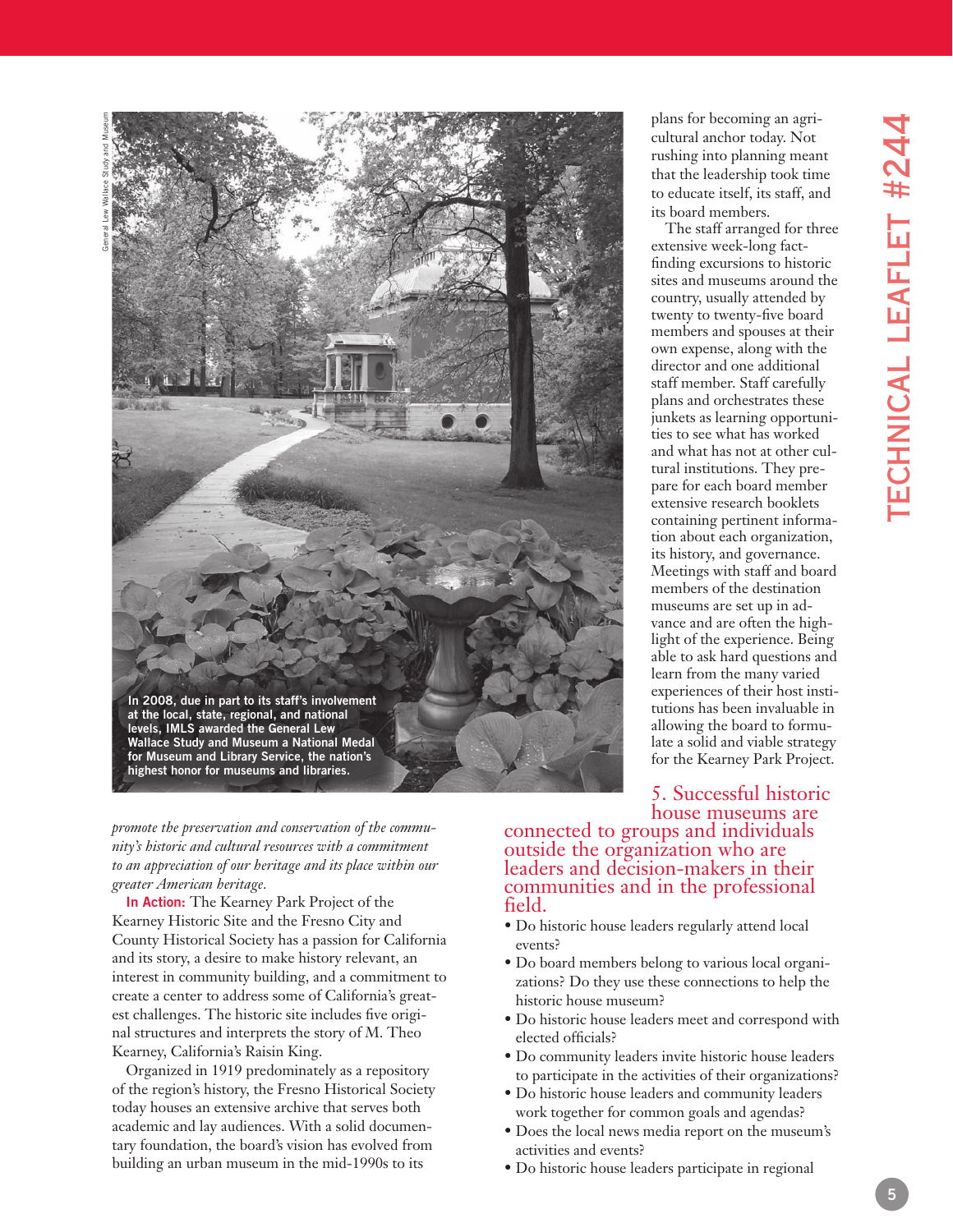and national activities of the professional field? **In Practice:** Cliveden-Upsala of the National Trust for Historic Preservation—Philadelphia, Pennsylvania (www.cliveden.org) 3

**Mission:** *To help people understand our shared history and motivate them to preserve it by providing access to the rich continuity of history and preservation in one community and family over time, and by offering direction and knowledge about preserving our built environment.*

**In Action:** Within the last ten years, Cliveden has moved from a traditional house museum to an active partner in the community and the region that surrounds it. Their strategy is to develop an approach that includes the highest museum and preservation standards for operating historic house museums and indepth community engagement, resulting in economic

hundredth anniversary of an important local bridge has received city-wide coverage and other media attention. Finally, board and staff attend many local community events and fundraisers and participate in national professional meetings.

# 6. Sustainable historic house museum leaders are proactive governors and managers of their organizations.

- Do all board members understand and adhere to appropriate roles and fiduciary responsibilities?
- Are all board members involved in fundraising and/ or building endowment?
- Do all board members make an annual financial contribution to the historic house museum?
- Are financial records timely and up-to-date?
	- Are other records up-todate and timely?
	- Do board members attend community events? Do they serve as ambassadors of the historic house museum?
	- Is board leadership recruiting new younger members?
	- Does board leadership adhere to term limits and by-laws?
	- Are there succession plans for board members, committee members, and staff?

**In Practice:** James K. Polk Home—Columbia, Tennessee (www.jameskpolk.com)

**Mission:** *The mission of the James K. Polk Memorial Association is to operate, maintain, preserve, and re-*

*store the Polk Ancestral Home and properties, its grounds and appurtenances, and to perpetuate the memory of the eleventh President of the United States.*

**In Action:** This historic house museum has an annual budget of \$230,000 and manages the home of the nation's eleventh president. Mrs. Polk's great-great-niece founded the Polk Association in 1924. Through its first fifty years, the board's vision and persistence helped sustain the Polk Home as a volunteer-managed site. In the 1970s, the Polk Association hired its first staff members and began the Polk Home's transition into a professionally operated museum. Since then, the board has emphasized governance, fundraising, and long-range planning in the site's operation. To achieve its goal of site expansion, the board initiated a capital improvement

Historic American Buildings Survey – 1972



revitalization. The site hosts several community-wide events on its grounds including the reenactment of the Battle of Germantown, jazz festivals, the police district's party for children, and a youth offenders program. The director serves on the board of the local community improvement association and other staff serve on committees of the business association.

In the last five years, leadership at Cliveden participated with several other community development corporations in urban planning for the area, and worked with multiple cultural, community, and neighborhood organizations to provide afterschool programs, an esteemed young writers' program, and preservation workshops for homeowners in cooperation with the Preservation Alliance for Greater Philadelphia. Its current exhibit on the one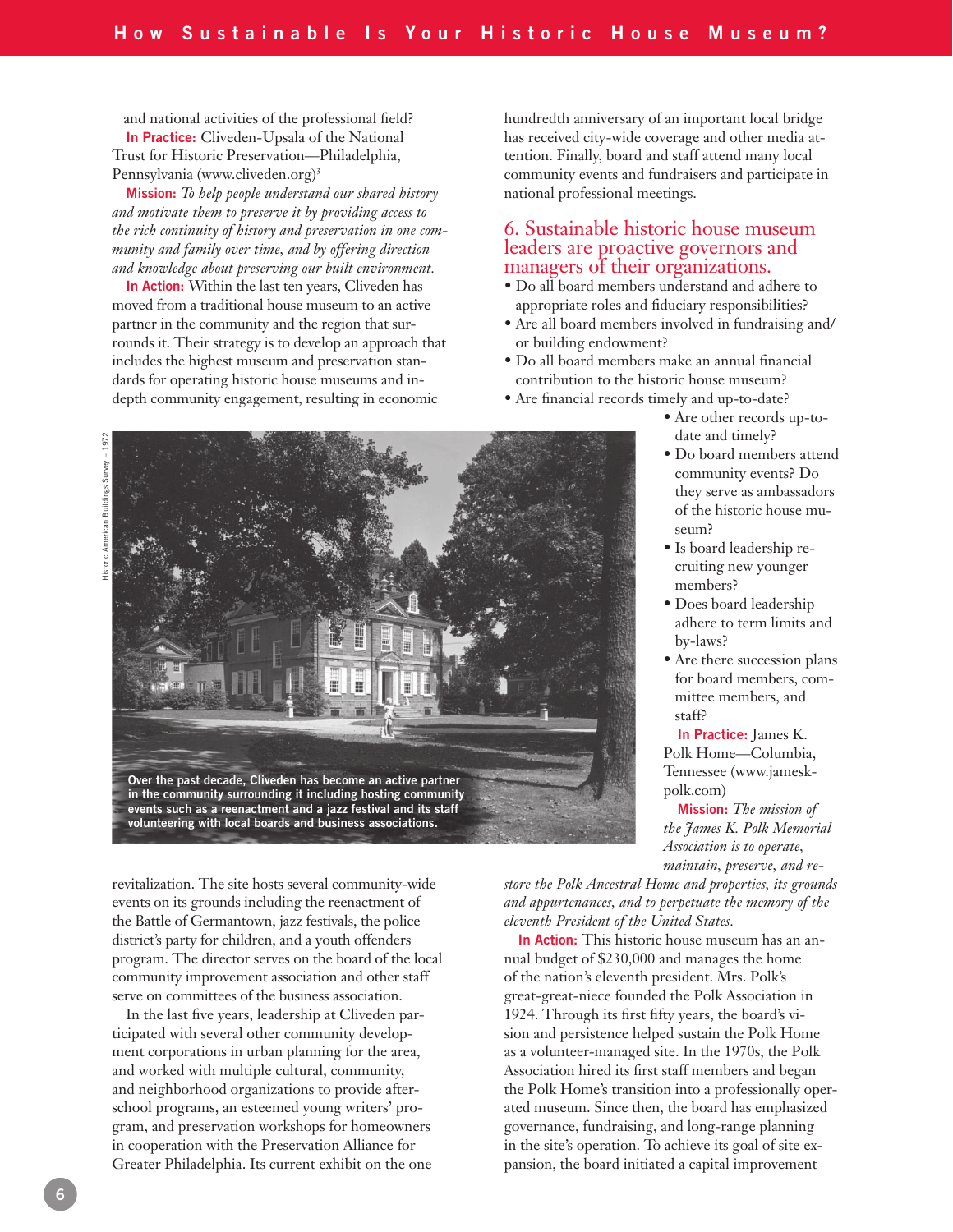$-\frac{2}{3}$ 

# **Characteristics of Historic House Museums in Peril**

The AASLH Historic House Committee developed the following checklist to help identify the characteristics of historic house museums in peril. Use this list to highlight areas in which your museum may need to improve.

#### **Vision**

 $\sqrt{2}$ 

 $\Box$  Most people involved with the historic house museum believe that "keeping the doors open" or maintaining the status quo is acceptable.

#### **Mission**

 $\Box$  Few people involved with the historic house museum know or understand the mission.

#### **Board**

- $\Box$  Most board members are unaware of their fiduciary and stewardship responsibilities.
- $\Box$  Most board members believe that in "keeping the doors open" or maintaining the status quo, they are fulfilling their fiduciary and stewardship responsibilities.
- $\Box$  Recruiting and retaining new board members is challenging.
- $\Box$  There is not a full complement of board members.
- $\Box$  There are few, if any, active board committees.
- $\Box$  There is no succession plan for board members and no one is willing to be president or chair of the board.
- $\Box$  No one on the board lives in the community served by the house museum.
- $\Box$  No one on the board attends community meetings or events as a representative of the historic house museum.
- $\Box$  There is no regular board performance evaluation, either by the board or by an outside evaluator.
- $\Box$  There is no ethics or conflict of interest policy.
- $\Box$  There is no strategic plan or the plan itself is just a list of ideas.
- $\Box$  There are no regular treasurer's reports.
- $\Box$  The board is not aware of any problems and/or is taking no action to remedy them.

#### **Financial**

- $\Box$  There are no checks and balances in use for handling financial transactions.
- $\Box$  There is no audit.
- $\Box$  There is an operating deficit.
- l There is no endowment **or** the endowment generates less than 15% of the operating budget.
- $\Box$  There is no planned giving program.

#### **Staffing**

- $\Box$  There is high staff turnover.
- $\Box$  Staff are reviewed irregularly or not at all or only at the time of crisis.
- $\Box$  There are no performance expectations for staff or these expectations are not communicated to staff.

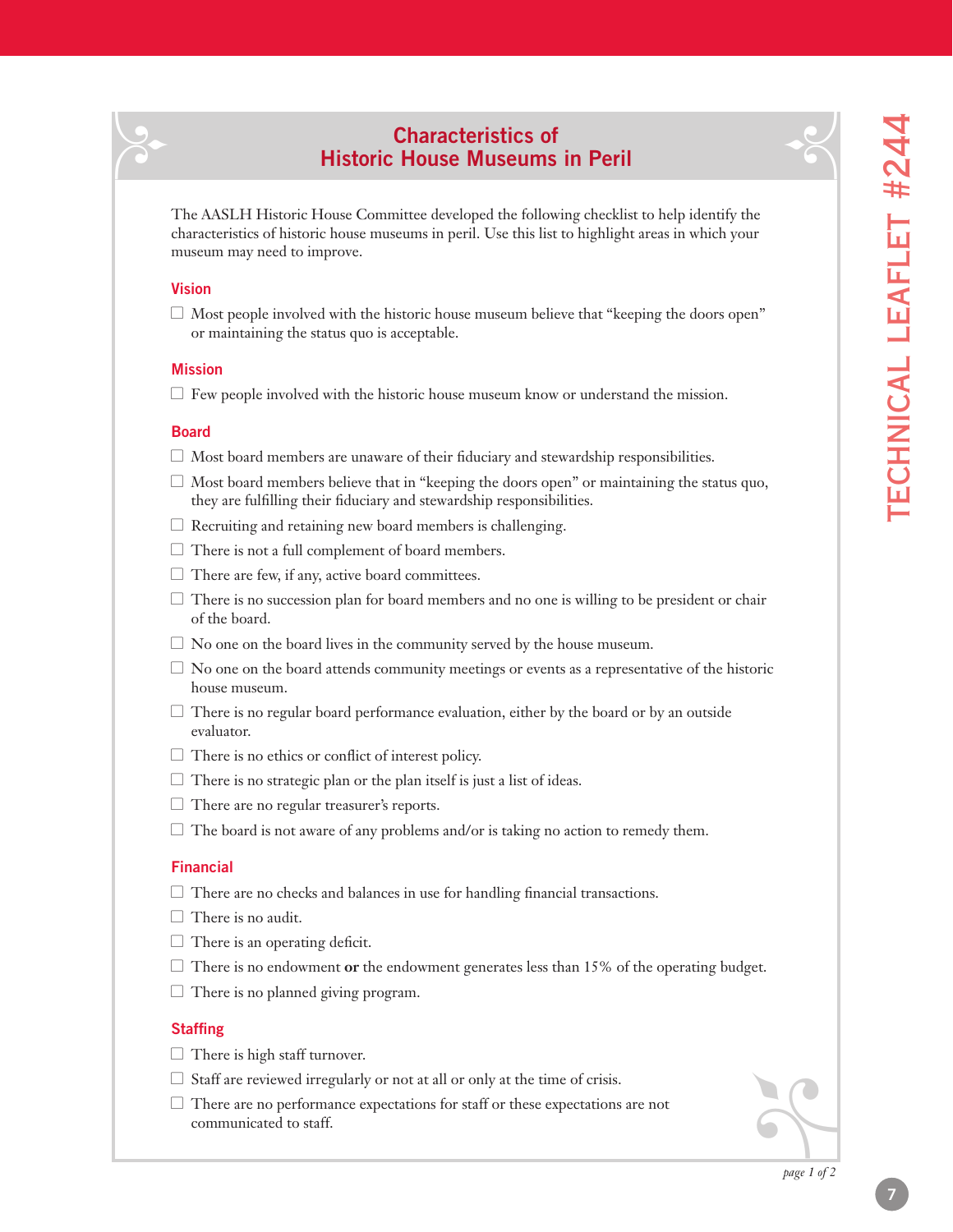# **Characteristics of Historic House Museums in Peril**<br> **Historic House Museums in Peril**

- $\Box$  Staff performance reviews are usually carried out by the president of the board without consultation with the other board members.
- $\Box$  There is no one on the staff from the community in which the historic house museum is located.
- $\Box$  There is no one on the staff who attends community meetings or events as a representative of the historic house museum.

#### **Programs**

- $\Box$  There are no historic structures reports for any of the historic buildings under the care of the board.
- $\Box$  There are no landscape or garden surveys (if the historic house has a historic landscape).
- $\Box$  There is no little or no regular maintenance of buildings or grounds.
- $\Box$  Repairs are performed on an emergency basis.
- $\Box$  Visitation has been declining over the last five to ten years.
- $\Box$  There are few school groups visiting the house museum.
- $\Box$  The historic house is open to visitors on a very limited basis.
- $\Box$  There has been no new research on the house for more than five years.
- $\Box$  There is little or no interpretation of the facts or story about the house's history.
- $\Box$  There is no connection made between the history of the house and current events or issues.
- $\Box$  Docents/guides tell the same story that has been told for many years.
- $\Box$  Routine tours are longer than one hour.

#### **Collections**

- $\Box$  It is difficult to plan programs because collections are poorly cataloged or are in disarray.
- $\Box$  Gifts to the collection are accepted without review of collecting policies or knowledge of the current collection.
- $\Box$  There are multiple numbering systems for the collection.
- $\Box$  There is no active review of the collection for possible deaccessioning.
- $\Box$  Collections records are not digitized.
- $\Box$  Collections are not safely housed or stored.

#### **Communications**

- $\Box$  Computer equipment is more than five years old.
- $\Box$  There is no website and/or no email address or email is checked irregularly.
- $\Box$  There is no current 4-color brochure.
- $\Box$  There is no signage or other means of finding the historic house museum.
- $\Box$  Membership is declining.

A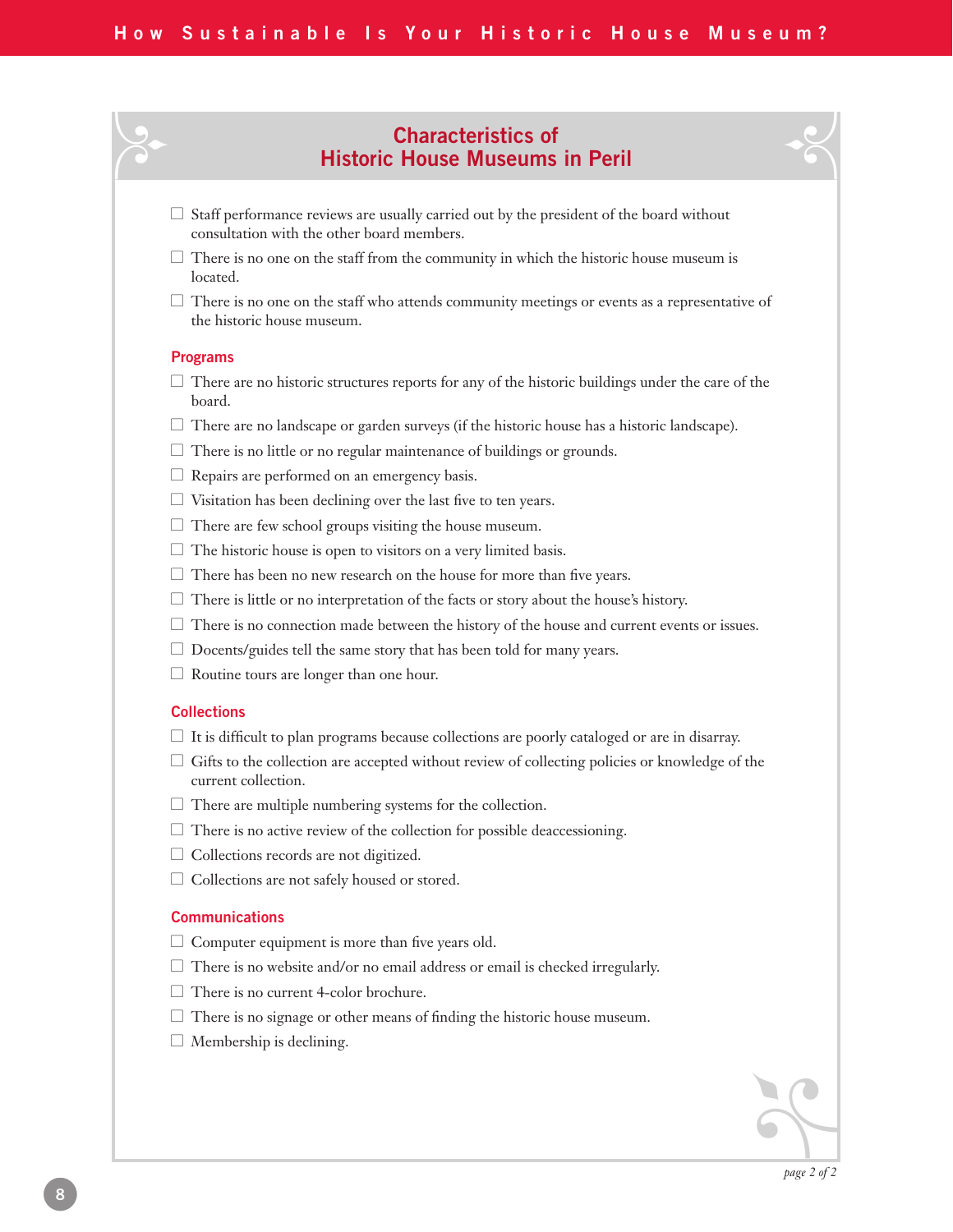fund, requested a "right of first refusal" from adjacent property owners, and eventually purchased an 1880s church building to develop as an exhibit hall.

Board responsibilities and term limits are included in the organization's by-laws and policies. One-third of the officers rotate off the board annually. All board members contribute to Polk Home operations and special projects (the Association also counts volun teer work and shared expertise as contributions). Although Association members elect the officers, the board offers the nominees for office. To aid in suc cession planning, most incoming board members are Association committee members and active organiza tional volunteers or contributors.

The organization maintains thorough financial records. Financial recordkeeping is handled primar ily by the Polk Home's director, the board's treasurer, and a hired C.P.A. Although the Association's written policies do not mandate it, the site's budget com mittee annually prepares a balanced budget. The Association's budget from any single revenue source seldom exceeds twenty percent of its entire annual budget. Therefore, a shortfall in any single category might prompt institutional belt tightening but would not hinder ongoing operations. And although the Association uses only the interest from its Capital Improvement and Endowment Funds for operating revenue, the principal from these restricted funds serves as an institutional safety net. Policies allow the board to withdraw capital funds for maintenance emergencies and endowment funds for any financial crisis that threatens the organization's existence.

# 7. Sustainable historic house museum leaders are proactive stewards of their buildings, collections, and landscapes.

- Does historic house museum leadership assess and plan for the best use(s) of the building(s) as part of its strategic planning process?
- As uses change, do historic house leaders obtain professional expertise in assessing structural require ments, code issues, and occupancy requirements?
- Are building spaces available to the public beyond house tours? Are they truly public spaces?
- Is there a space plan and master site plan for the historic house museum?
- Are there cyclical preservation, maintenance, and landscape plans for the historic property?
- Are adequate funds for preservation, restoration, and maintenance of the historic property budgeted annually? Are there budget allocations for replace ment costs and for emergency reserve funds? **In Practice:** Olana State Historic Site and The

Olana Partnership—Hudson, New York (www.nysp. or g and www.olana.or g)

**Mission:** *The Olana State Historic Site is committed to the preservation of historic structures, designed land -*

*scape, site views, historical and artistic collections, and the archeological resources of the Olana estate. This historic estate is maintained for public enjoyment and passive recreational use in such a manner that Olana's natural, historic, visual, and cultural resources shall not be endan gered or compromised. Olana interprets its collections and the history of its property to the broadest possible audience. The mission of The Olana Partnership is to inspire the public by preserving and interpreting Olana, Frederic Church's artistic masterpiece.*

**In Action:** The Olana Partnership works in concert with staff at the Olana Historic Site to leverage pres ervation and funding opportunities for the restoration of Olana and to advocate for the site and its landscape.

In 1971, The Olana Partnership, a not-for-profit group, was established to assist the State of New York in raising funds for the preservation of Olana. This friends group implemented traditional methods of fundraising until the mid-1990s, when the group be gan to attract new board members who brought a di verse array of skills and experiences to the Partnership. In partnership with the Olana Historic Site, it raised funds to hire outside expertise to develop, support, and implement an ambitious strategic plan.

Since that time, The Olana Partnership has sup ported two part-time curatorial positions, and a parttime librarian and archivist. It has leveraged more than \$12 million for restoration and conservation of the house and the collections. The Partnership has a budget of \$1 million and supports six full-time staff, including its own executive director. In the last few years, it has advocated successfully for the site, its 240 landscaped acres and its viewsheds.

From its earliest beginnings, excellent stewardship has been a hallmark of both the Olana Historic Site and The Olana Partnership. The site's first director was a graduate of the Cooperstown Museum program. Since then, all staff, volunteers, and others associated with the site endorse and encourage the value of excel lence in all of its preservation and program activities. Those involved with Olana consider their involvement to be an honor of the highest order, based on the sense of place that permeates the site.

## 8. Sustainable historic house museums are interpreted in innovative and creative ways that extend well beyond the traditional house tour. Sustainable historic house museum programs are developed in conjunction with new sources of revenue.

- Are programs based on a central idea or hypothesis that links past to present and connects the historic house museum to the world beyond its gates?
- Does interpretation build on and enhance the sense of place unique to each site?
- Are programs presented in different platforms (e.g.,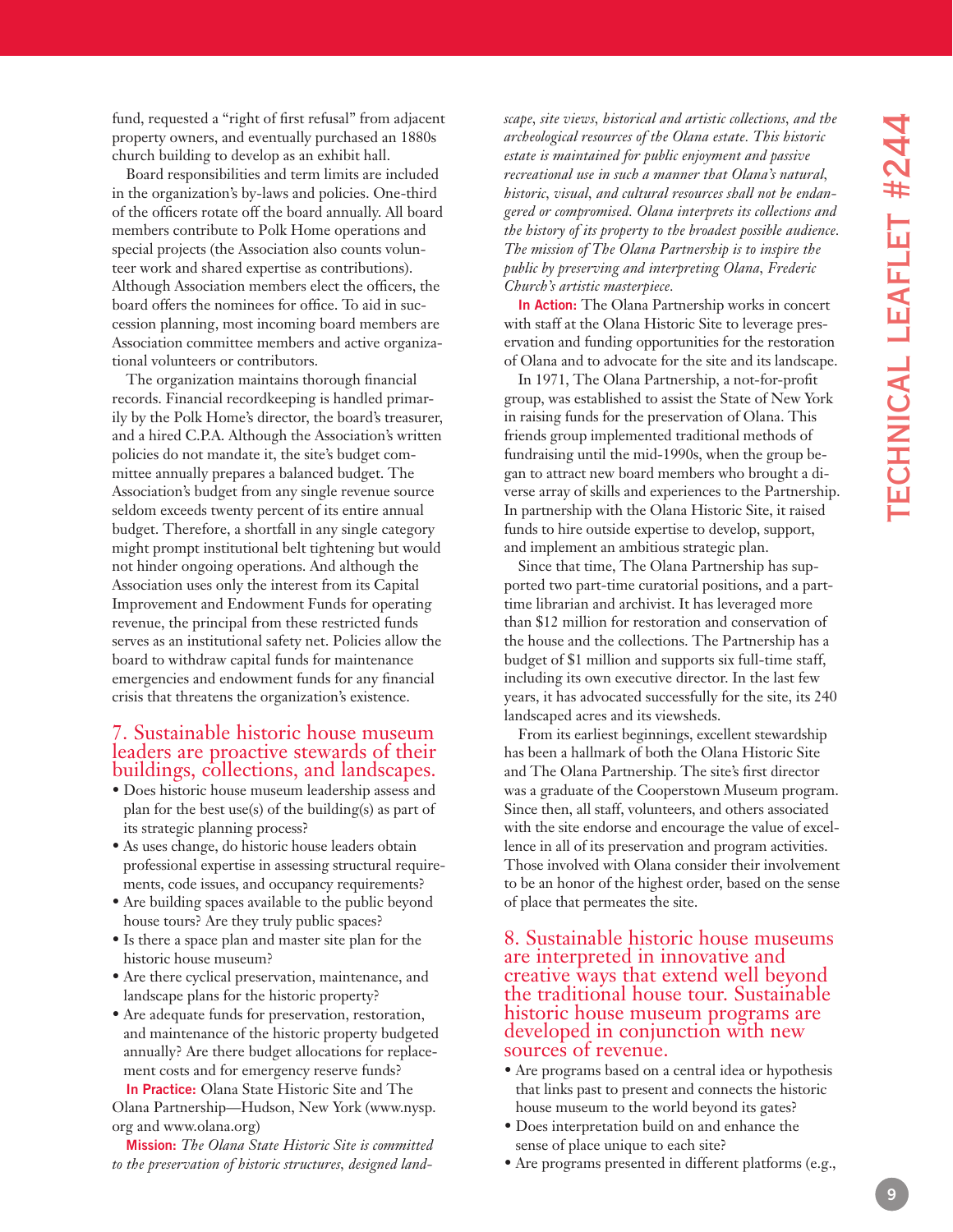Web, audio, exhibit, interactives)?

- Are programs multi-disciplinary in nature (e.g., poetry readings, plays, education programs that address multiple curricula standards, dances, science projects that include historic elements)?
- Do programs charge adequate admission, produce products, or provide other sources of earned revenue? **In Practice:** Lower East Side Tenement Museum— New York, New York (www.tenement.org)

**Mission:** *The Tenement Museum promotes tolerance and historical perspective through the presentation and interpretation of a variety of immigrant and migrant experiences on Manhattan's Lower East Side, a gateway to America.* 

**In Action:** For more than twenty years, the Lower East Side Tenement Museum has developed stories based on the lives of the inhabitants at 97 Orchard Street. The interpretation is highly researched and based on immigrant issues that are of concern to Americans today. The museum receives more than 140,000 visitors annually who come from fifty states and twenty-eight foreign countries. Its website receives more than 300,000 hits per year.

The work of the museum is designed to meet the needs of current visitors and local audiences including new immigrants. Staff screen all museum programs for the following: visitor interest and connection, fit with school curricula, financial sustainability, and historical accuracy. The museum makes available classes in English-as-a-second language and provides programming related to the topic of immigration. The museum earns revenue primarily through retail sales and visitor admission (general adult admission is \$17). In this past year, visitation has increased more than twenty percent.

The museum's programming is diverse, varied, and cross-disciplinary. One of its web-based projects, *The Digital Artist in Residence*, awards virtual residencies to emerging and established artists for exploration of contemporary immigrant experiences. The museum provides work and display space for these artistic works.

Since its inception, the museum has involved itself in many productive partnerships on the local, national, and international level. Each partnership promotes recognition of the museum and its programs, while attracting new visitors and new support for its work. Major individual donors, earned revenue, and some program grants provide a majority of funding for the museum's programs.

## 9. Sustainable historic house museum leaders are strategic in their thinking and in their activities.

- Do historic house museum leaders understand the difference between a long-term and a strategic plan?
- Does the strategic plan include ideas and a test of financial feasibility for each idea?
- Has the board made choices about which ideas to pursue and which ones are not feasible?
- Does the strategic plan include a budget, timeline, assignment of responsibility, and workplan for each acceptable idea?
- Do members and other stakeholders have input into the strategic plan?
- Do historic house leaders involve neighbors and community decision makers in the planning process?
- Does the planning process include evaluations and feedback from audiences, outside consultants, other professionals in the field, funders, or others outside the organization?
- Is there an independent facilitator for the planning process?

**In Practice:** Florence Griswold Museum—Old Lyme, Connecticut (www.florencegriswoldmuseum. org)

**Mission:** *The mission of the Florence Griswold Museum is to promote the understanding of Connecticut's contribution to American art, with emphasis on the art, history, and landscape of the Lyme region.*

**In Action:** In the last ten years, the Florence Griswold Museum has planned and implemented significant changes in its approach to visitors and their needs and interests. Leaders based all of these changes on comprehensive strategic planning that included participation by a diverse board, local community leaders, and sustained executive leadership over the course of the project. Staff worked with other outside experts on specific focused projects to ensure the highest level of planning. Beginning with a threeday symposium that included experts in several areas of historic site management and interpretation, the project has included restoration of the 1817 National Historic Landmark Florence Griswold House, a boarding house for the Lyme Colony of Artists.

Senior staff worked with outside consultants on focused aspects of the project and incorporated strategic planning for a larger visionary plan and capital campaign as well as for more concrete programs and events. The museum moved all of its ancillary functions like restrooms, meeting space, and offices out of the house and relocated them to other buildings on the property. An art gallery was built to accommodate a changing exhibition program and now the historic house offers a consistent and compelling visitor experience with seasonal changes to the interiors. Tours are self-guided, a major change that took time for docents and staff to agree on, but docents now are delighted with the new role they have that includes facilitation of conversations about the house and the art contained within it.

Several challenging decisions were met with some initial resistance. Yet in time, staff accommodated and embraced all strategic changes. Today, the museum's culture reflects the importance and continuation of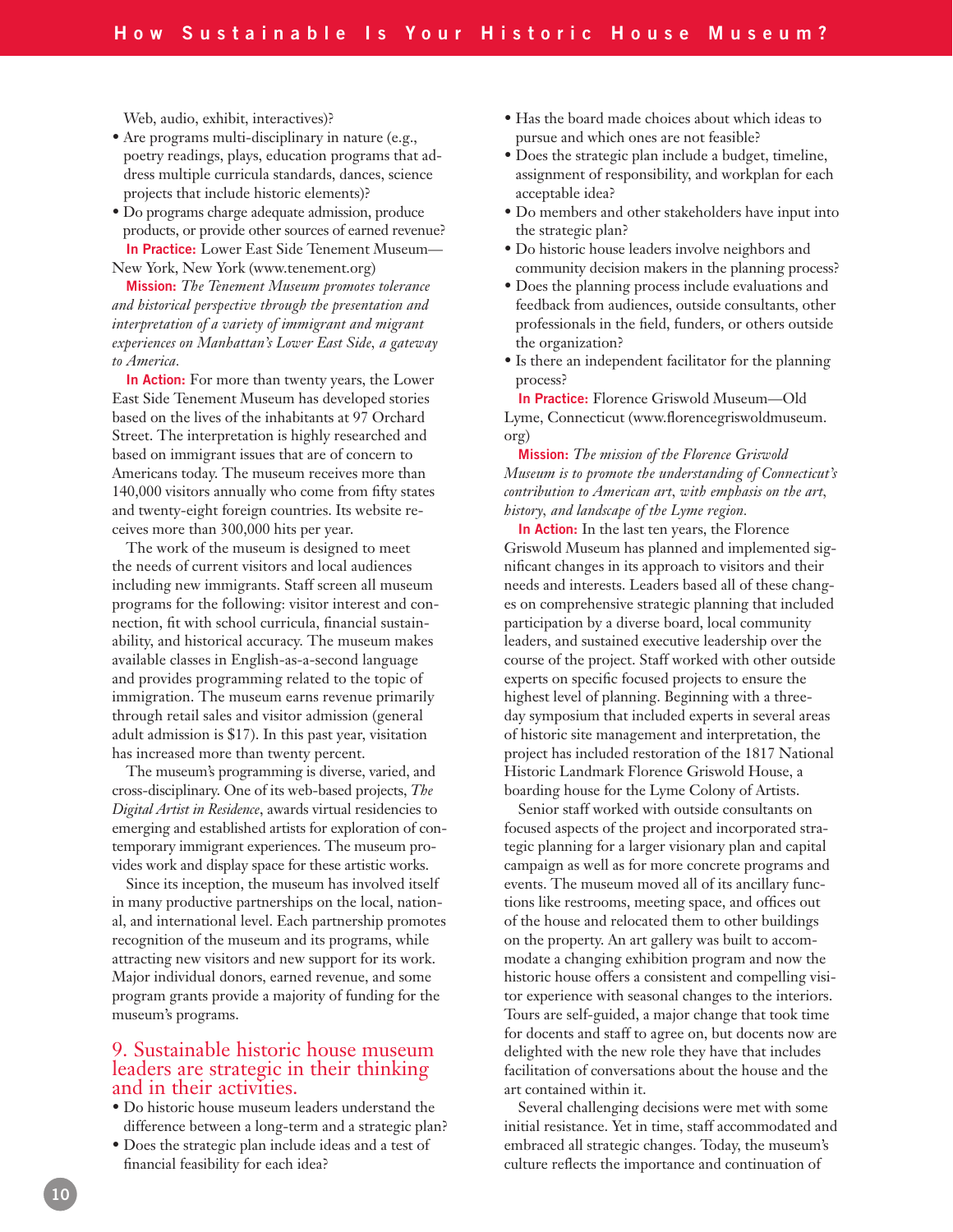

strategic planning for most of its activities. Visitors rate their experiences considerably higher than they did in the past and report them as much more meaningful. A balance of federal, state, private, and individual giving has supported the planning and the implementation of this major change.

## 10. Sustainable historic house museums that are well prepared for the future adapt current technologies to enhance their understanding of their resources, expand public access, and improve efficiency and effectiveness.

- Does the museum have computers and email ad dresses for each staff member? Are computers net worked?
- Do the computers include software to facilitate word processing, spreadsheets, and databases for collections, membership, and donors?
- Are tours and/or other educational programming and collections information available electronically? Does the museum maintain a website and is it up dated frequently?
- Does the museum use listservs, blogs, wikis, and/or electronic newsletters to communicate with mem bers and supporters?
- Does the museum partner with technological-savvy partners who can extend uses and understanding of advanced technologies?

**In Practice**: Paul Revere Memorial Association— Boston, Massachusetts (www.paulreverehouse.or g)

**Mission:** *The Association actively preserves and in terprets two of Boston's oldest homes. It provides our in creasingly diverse audience with remarkable educational* 

*experiences based on histori cal issues and social history themes relevant to our site, our neighborhood, and Boston from the seventeenth through the early twentieth century.* 

**In Action:** In prepara tion for its centennial an niversary, the Paul Revere House began planning an addition to accommodate its 250,000 annual visi tors. First, the Association purchased Lathrop Place, an adjoining site. Next, the staff and board de veloped a master plan and comprehensive land survey of both sites. This included exploring the entire historic complex using laser technology to

explore what is above and below ground.

The director contacted the coastal geology and geophysics department at the University of Massachusetts, Boston, and asked if there was interest in exploring the site. An enthusiastic response led to a team of graduate students pulling a radar skid plate over the entire site, revealing changes in the ground that might indicate old privies and other artifacts. At the same time, the president of a surveying company contacted the executive director and offered to do a free survey. The surveying team used three-dimen sional laser technology to provide photographs of every inch of the house and grounds in their entirety. Now planning, design, and construction can begin with a never-before understanding of every aspect and dimension of the house and grounds, with a vision of what is at least ten feet below ground. 4

# 11. Sustainable historic house museums are branded, promoted, and marketed using consistent graphic languages.

- Is there a marketing plan?
- Are there funds for advertising?
- Are there funds for distribution of rack cards and other marketing materials?
- Is the efficacy of marketing materials tested? **In Practice:** Historic Hudson Valley, New York (www.hudsonvalley.or g)

**In Action:** In the early twenty-first century, the marketing effort at several historic sites in the Hudson Valley was chaotic. Other than Kykuit and Sleepy Hollow, most were relatively unknown and without any branding or identity. Each one employed differ ent messages and different graphics. Eventually, the